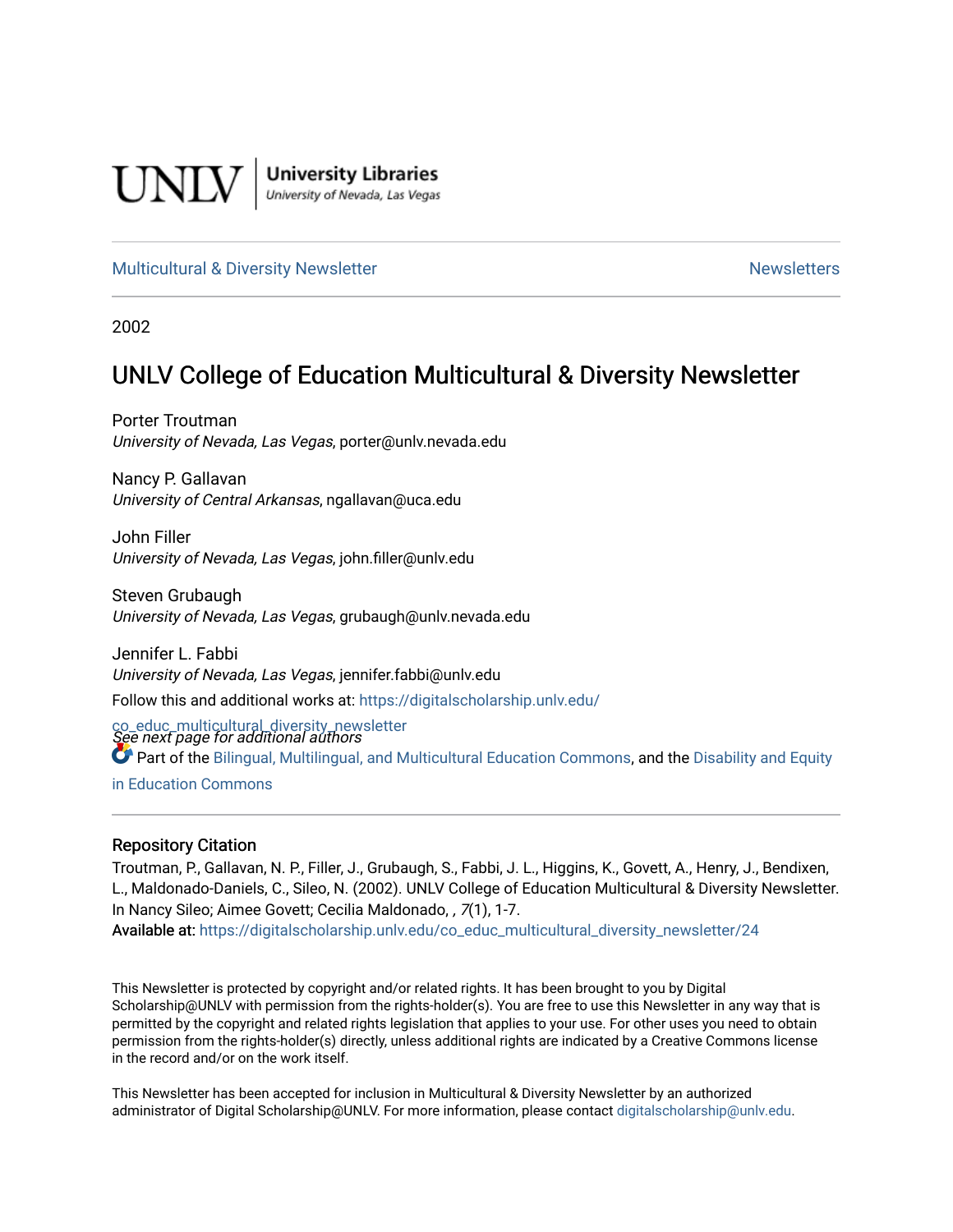#### Authors

Porter Troutman, Nancy P. Gallavan, John Filler, Steven Grubaugh, Jennifer L. Fabbi, Kyle Higgins, Aimee Govett, Jean Henry, Lisa Bendixen, Cecilia Maldonado-Daniels, and Nancy Sileo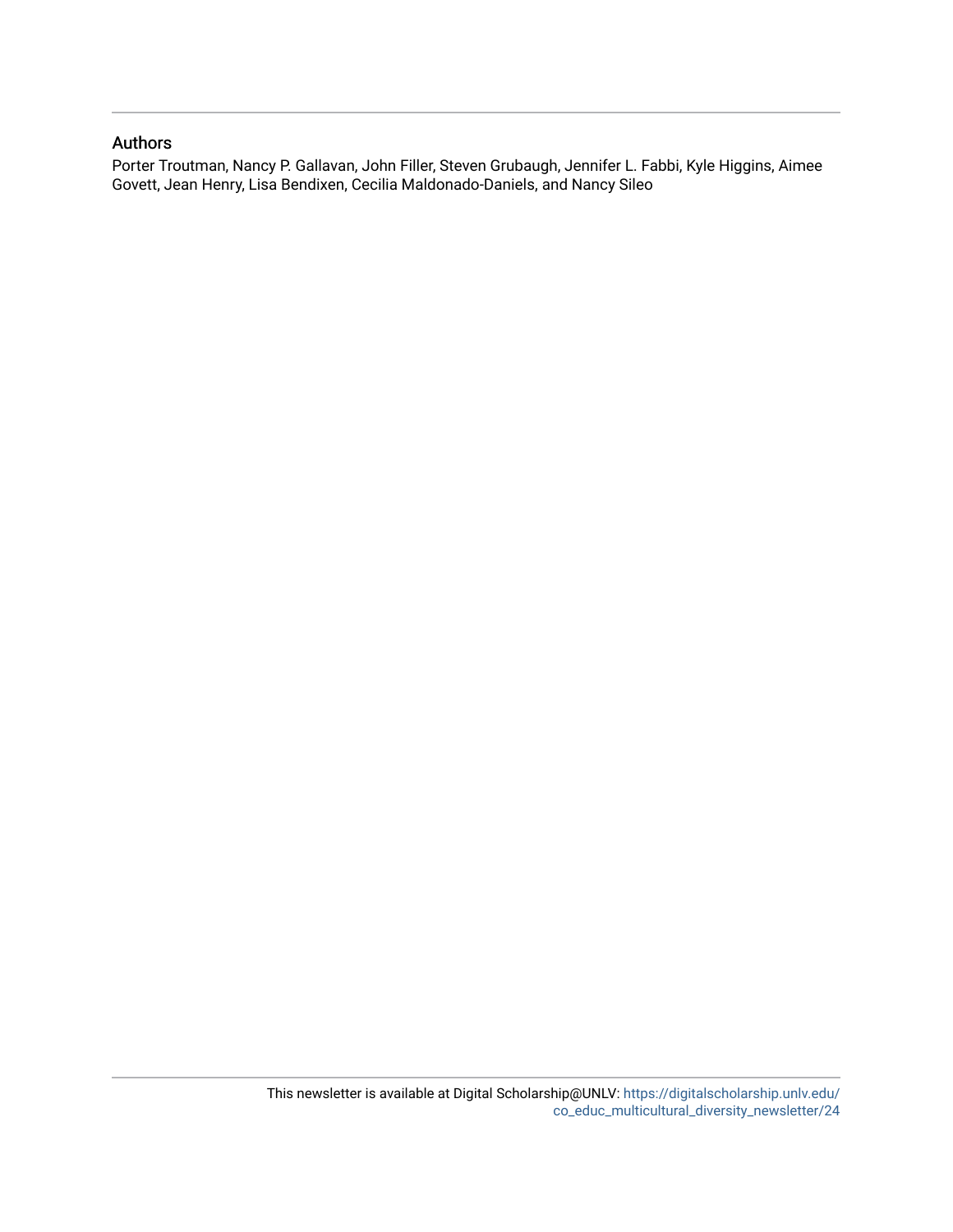

# **Multicultural & Diversity Newsletter**  Published by the Multicultural & Diversity Committee

Volume 7, Issue Number 1, 2002 Members of the Multicultural & Diversity Committee: Porter Troutman (Co-chair), Nancy Gallavan (Co-chair), John Filler, Steven Grubaugh, Jennifer Fabbi, Kyle Higgins, Aimee Govett, Jean Henry, Lisa Bendixen, Cecilia Maldonado, and Nancy Sileo

Nancy Sileo, Aimee Govett, &Cecilia Maldonado, Editors \*\*\* This newsletter is published twice a semester. The articles that appear in the newsletter are based on author interest and consist of both scholarly work and opinion pieces. For further information regarding submissions contact Nancy Sileo (sileo@unlv.edu),

Aimee Govett (govetta@ unlv.edu), or Cecilia Maldonado (ceciliam@ unlv.edu). \*\*\*

•

•

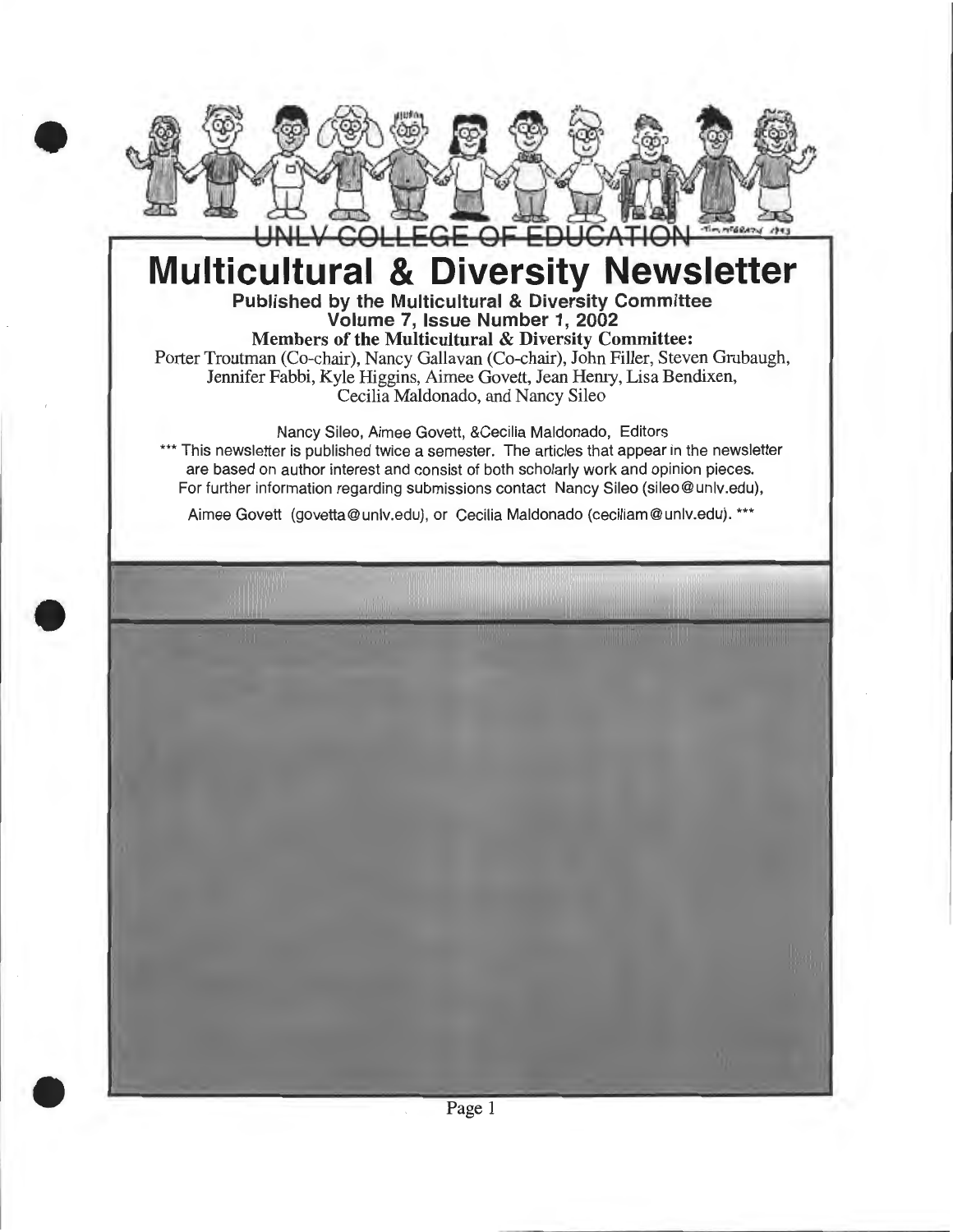#### INVITED GUEST COLUMN

•

•

•

#### FEATURED GUEST COLUMN

SECOND LANGUAGE LEARNERS: FINDING A VOICE by Steve McCafferty

#### CONNECTING BOOKS AND CULTURES: THE CORETTA SCOTT KING AWARDS by Cyndi Giorgis, Jennifer Fabbi, Steve Grubaugh and Frank Serafini

RACISM IS ALIVE AND WELL IN **SCHOOLS** by Porter Lee Troutman, Jr. and Nancy P. Gallavan

SCIENCE FOR ALL by Aimee Govett

VISITING BRITISH SCHOOLS by Cynthia Hernon and Aimee Lee Govett

# WARD AND JUNE CLEEVER ARE DEAD

by Kyle Higgins

The universe, which is not merely the stars and the moon and the planets, flowers, grass, and trees, but *other people,* has evolved no terms for your existence, has made no room for you....

#### James Baldwin

*The Fire Next Time* 

Politicians love problems---particularly

those that can be solved quickly and garner a few minutes on the evening news. The 20th century ended with those in power paying little attention to the problems of inner-city youth. It appears that the problems of urban life are too repetitive and enduring to elicit much response or empathy from policy makers.

For more than a century, public institutions---settlement houses to schools to social agencies---have been expected to take care of the problems of children/youth in the ghettos with little financial assistance from local, state, or federal governments. And, they have been unable to do so. This has left urban areas with continuing dangers represented by gangs, poverty, crime, teenage parenthood, drugs, HIV, and AIDS. Politicians and the general public blame schools, police, and families for not keeping urban children/youth 'in line.' Often this blame comes with no understanding of the facts or the environments in which these children/youth live.

The reality is that most people in the United States, unless they live in an inner-city, have absolutely no idea about inner-city life or survival. We believe that everyone has lives similar to our own---the reality we carry in our heads is diametrically opposed to the reality of inner-city life.

As we, in the College of Education, teach educators who will work in urban environments, many in high poverty and high stress areas, it behooves us to learn as much as possible concerning those environments. Ward and June Cleaver, who still exist in our realities, are dead....it is time to learn some facts of another reality .... and then remember,

" The more we know, the more we owe" (Rodriguez, p. 11, 1993).

1. Yearly in Los Angeles there are 237 homicides, 3,746 robberies, 5,621 burglaries, 675 sexual crimes, 3,374 felonious assaults, 6,044 drug crimes, and 2,412 weapon possession offenses committed by juveniles. True False

2. Of the 23,000 juvenile first-offenders arrested in Los Angeles yearly, 57% go on to have adult arrest records.

True False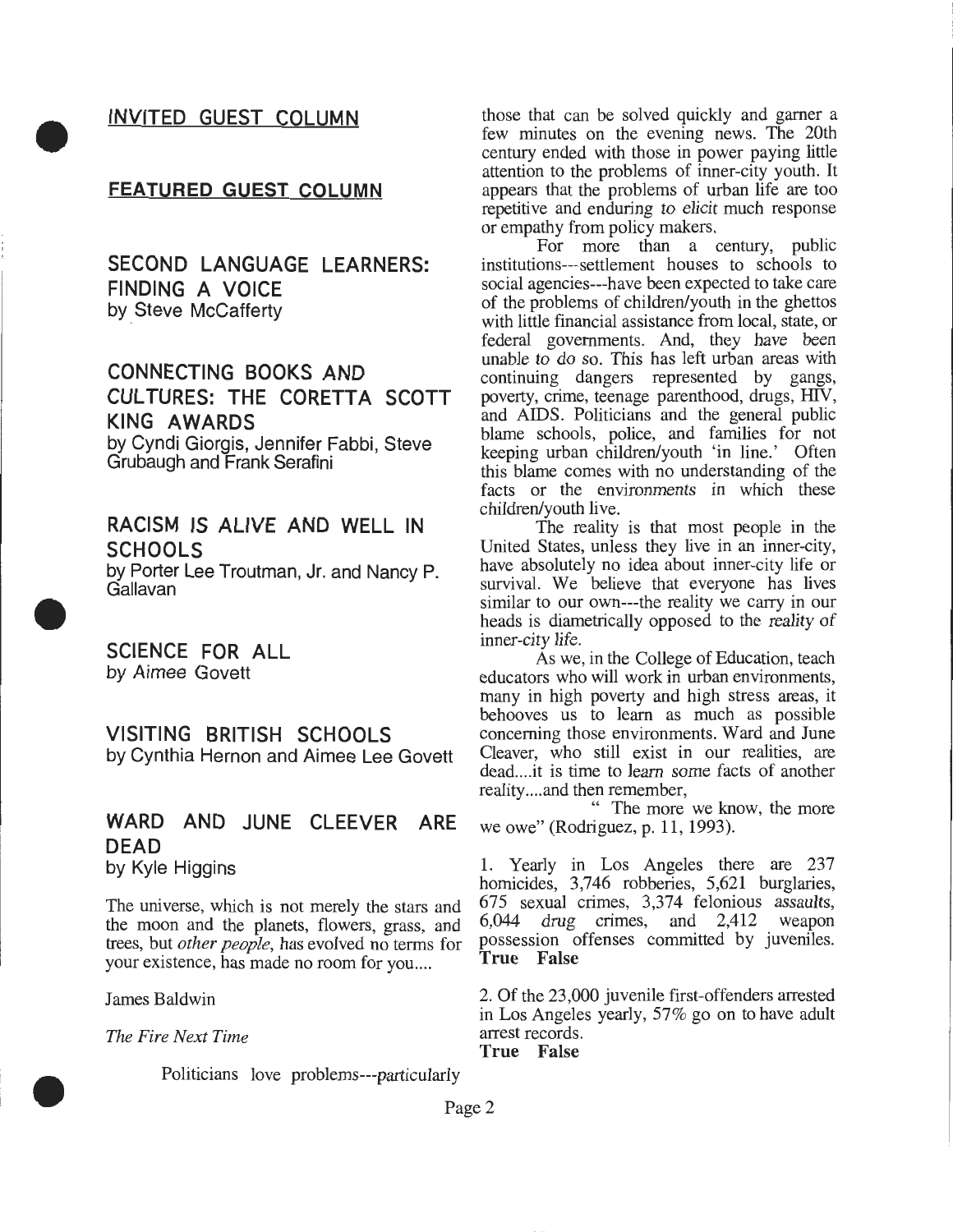3. There are two new trends in Juvenile Court, more girls are committing violent crimes and they tend to come from privileged and solid families.

#### True False

•

•

•

4. The term juvenile delinquent is a legally mandated term.

True False

5. In juvenile court, being an abused child is grounds for dismissal of a case. True False

6. A typical juvenile court judge hears between 50 to 60 cases a day---the average time per case being between 4 and 5 minutes. True False

7. In the United States today guns can be shipped with no more security than soap powder-- resulting in a high theft rate of guns shipped legally. True False

8. In California, possession of a concealed gun back to the 1970s. by a juvenile is a felony. True False True False

9. Juvenile court was first conceived at the turn of the century to stop the imprisonment and execution of children alongside adults. True False

10. A revolutionary program for juvenile offenders places them in a school in which they work with children with autism and results in a low recidivism rate for the offenders. True False

11. Research indicates that a child's ability to avoid criminal behavior is locked in by the age of 16.

#### True False

12. In the United States, more money is spent per capita on prisons than on education. True False

13. While juvenile crime overall has leveled off, juvenile violence and serious crimes are still 24. Since 1970, inflation has eroded the climbing and remain far higher than a decade purchasing power of the average welfare check

ago. True False

14. The prime crime years for juvenile offenders is between sixteen and nineteen.

True False

15. Of the 250,000 gang members (900 different gang sets) in Los Angeles County, 60% will be dead or in prison by age twenty. True False

16. In East L.A. and in inner-city Chicago (both areas with some of the nation's highest drop out rates), youth unemployment is around 75 percent.

True False

17. A ten-year old in Humbolt Park can make \$80 to \$100 a day as a lookout for local drug dealers.

#### True False

18. The oldest street gang in Los Angeles dates

19. Public interest in gangs began in the 1970s. True False

20. C.Y.A is a new rap group that writes particularly violent lyrics. True False

21. The true experts on gangs are the gang members themselves. True False

22. The average life expectancy of a member of a gang is nineteen years.

#### True False

23. When President Clinton signed the "Personal Responsibility and Work Opportunity Reconciliation Act" (welfare reform) in 1996 he set adrift 13 million people, 8 million of which are children. True False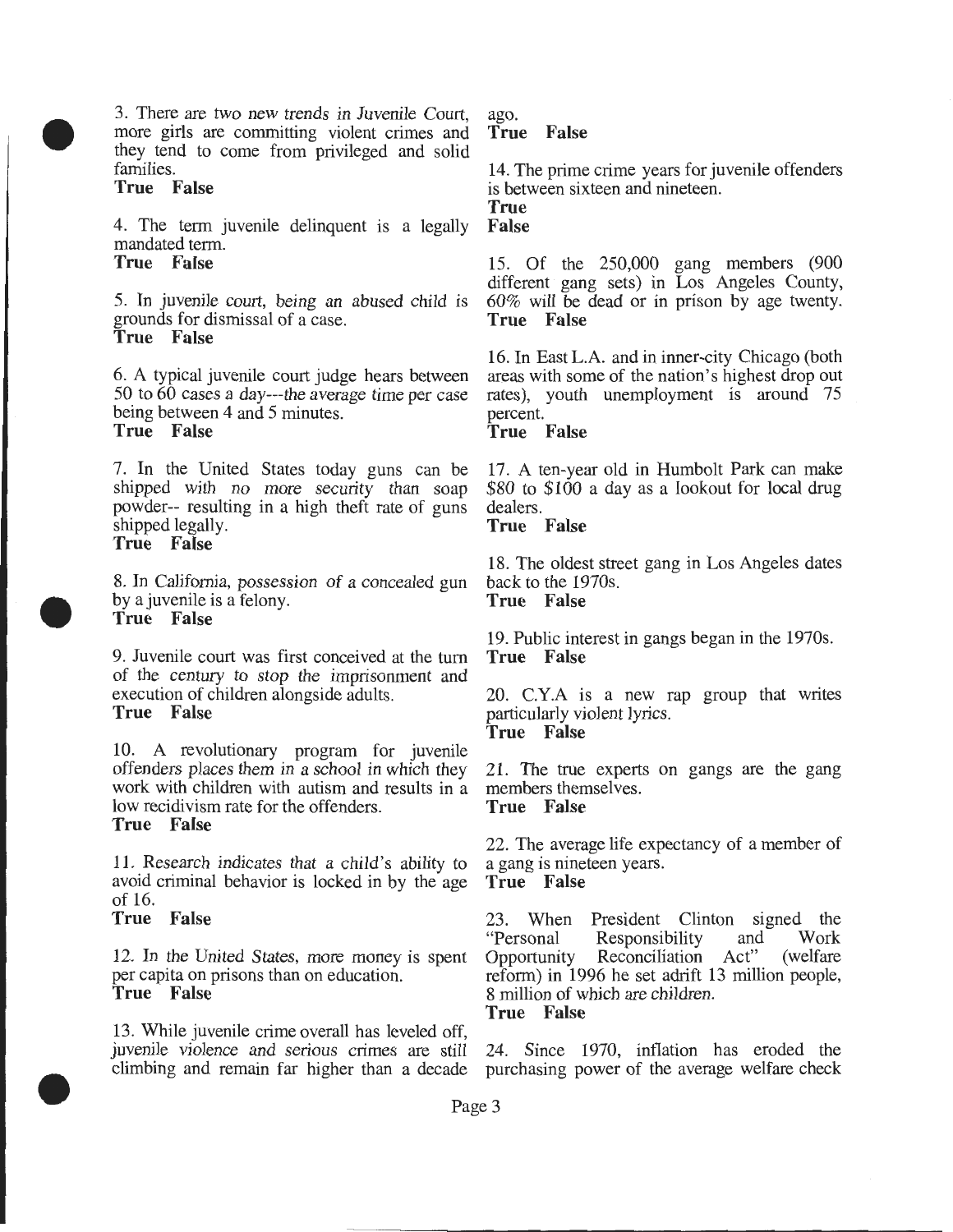by  $45\%$ . **True False** 

• 25. The typical welfare recipient is white. **True False** 

> 26. The average number of children per welfare household is five.

#### **True False**

27. The typical welfare Mother works on average 1.7 jobs with 44% holding two or more jobs.

#### **True False**

28. The typical unwed Mother in the United States is an Anglo woman in her twenties. **True False** 

29. Welfare, as we know it today, began in 1934 with the Social Security Act. **True False** 

30. The prime cause of poverty in American families is the financial abandonment of children, mostly by absent fathers. **True False** 

31. The U.S. 'poverty line' was created in the early 1960s by Mollie Orshansky using data from 1955 and it has been the official measure of poverty ever since.

### **True False**

•

•

32. The United States is the only highly industrialized democracy in the world, except South Africa, that does not have universal health coverage.

#### **True False**

33. Thirty-seven million Americans have no heath coverage. **True False** 

**True False** 

34. It takes, on average nationwide, an hourly concentrated in the top  $20\%$  of wage earners.<br>wage of \$8.89 to afford a one-bedroom **True False** wage of \$8.89 to afford a one-bedroom apartment. **True False** 

#### 35. Almost 30% of the American workforce works for less than \$8.00 an hour. **True False**

36. According to the U.S. Fair Labor Standards Act, employers are not required to pay "tipped employees" (e.g., restaurant servers), more than \$2.13 an hour in direct wages. **True False** 

#### 37. Nearly 20% of all homeless people are employed in full-or part-time jobs. **True False**

38. The number of persons holding two or more jobs in the United States is 7.8 million. **True False** 

39. In the United States, maids, private household workers, and servants earn a median income of \$400 a week. **True False** 

40. Due to the steady decline in the number of affordable apartments nationwide, more and more people living in poverty live in motels. **True False** 

41. Rent must be less than 30% of one's monthly income to be considered affordable, however in the United States people living in poverty spend more than 50% of their monthly income on rent.

#### **True False**

42. The Economic Policy Institute recently reviewed dozens of studies of what constitutes at "living wage" in the United States and came up with an average figure of \$30,000 a year for a family of one adult and two children.

#### **True False**

43. Sixty percent of American workers earn more than \$14.00 an hour.

44. Political power in the United States is

45. Across the United States, food banks report a 72% increase in the demand for food, homeless shelters are running at full capacity (and turning people away), the number of families living in extreme poverty (defined as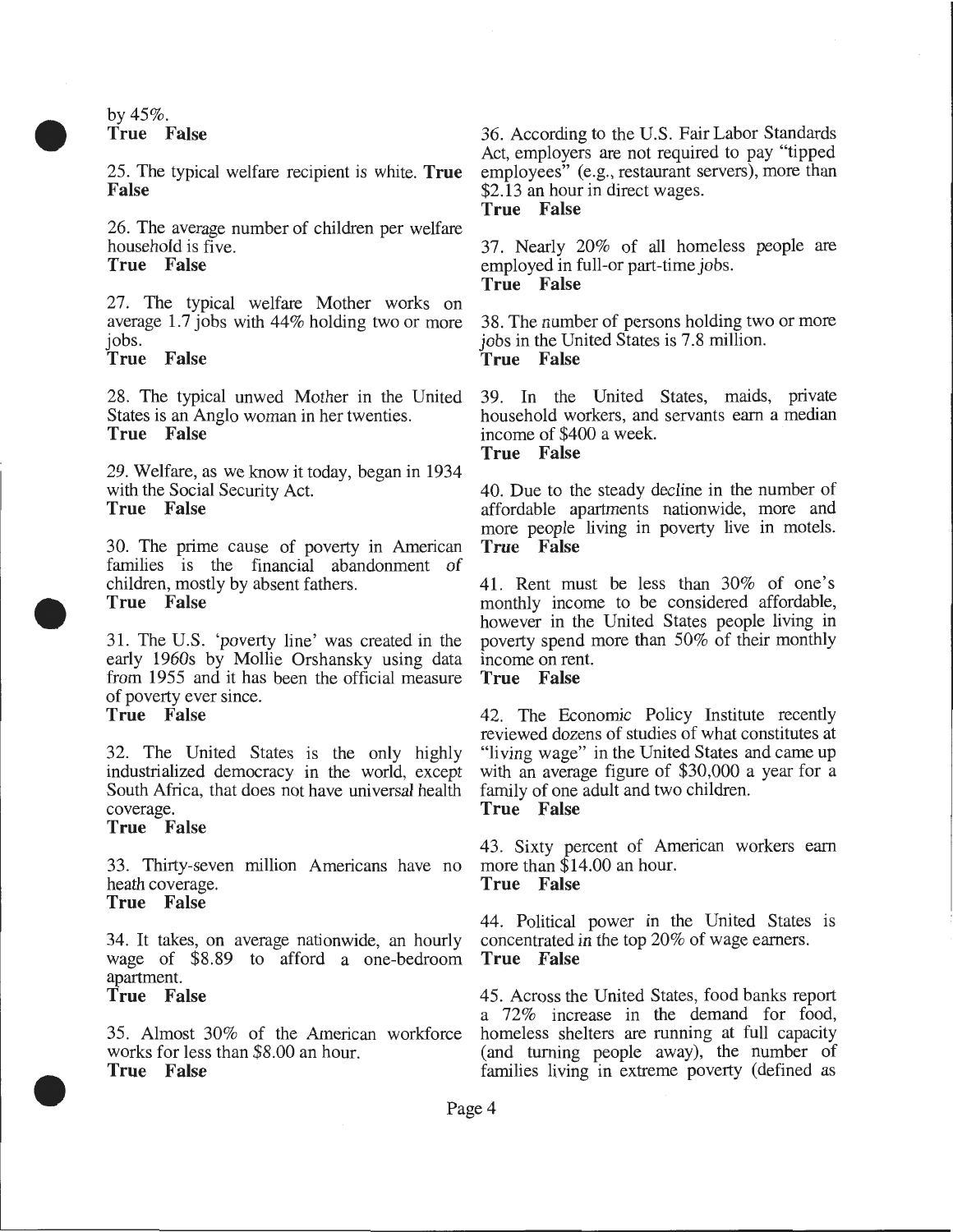less than 50% of the federal poverty line) has tripled, 67% of people requesting food from food banks have jobs, 24,000 people with HIV or AIDS are homeless, and the violence in the inner- cities continues.

True False

#### Answers

•

•

•

1. True; 2. False (57% never commit another crime, 27% get arrested one or two more times and end their criminal careers, 16% become chronic offenders; 3. True; 4. True; 5. False; 6. True; 7. True; 8. False (Possession of switchblades, daggers, brass knuckles are felonies. Possession of a gun is a misdemeanor because the California legislature has refused to buck the gun lobby. Guns are the weapon of choice in juvenile homicides and assaults.); 9. True; 10. True (The Rosewood School's special program confers profound responsibilities on youth unaccustomed to being trusted to do anything. They are responsible for feeding, bathing, and working with children with autism and children who are in wheelchairs.); 11. False (A child's ability to avoid criminal behavior is locked in by the age of six, nine at the latest, making the crucial turning point third grade.); 12. True; 13. True; 14. True; 15. True (Statistics provided by the Los Angeles Police Department and the Los Angeles Unified School Police Department).; 16. True; 17. True; 18. False (The oldest street gang dates back to the 1930s and was Mexican American. It was the cholo homeboy who first walked the walk and talked the talk (Bing, 1993). It was the Mexican American pachuco who initiated the emblematic tattoos, the hand signs, and the writing of legends on walls.); 19. False (Recent public interest in gangs began in 1998-1989 when members of opposing sets faced off outside a theater in Westwood, CA and a young woman waiting in line to see a movie was shot in the head. It took the violence moving out of the ghetto to get public attention---when, in reality, the violence has been in the ghetto for years.); 20. False (C.Y.A. is the California Youth Authority--not a camp,but a juvenile prison with a school attached. Every boy assigned to C.Y.A. is given, by the judge who hers his case, a number of points he must earn before be can be released. A kid can need as many as 9,000 or as few as 4,000.); 21. True; 22. True; 23. True;

24. True (In 1970, the average monthly welfare check was \$676 in 1993 dollars. By 1993, it had shrunk to \$373. Even a family receiving maximum benefits earns just 42% of the federal poverty line. The typical family of three receiving welfare and food stamps averages \$8,000 a year---well below the poverty line.); 25. True (38.3% are Anglo, 36.6% are African American, 18.5% are Hispanic American); 26. False (The average number per household is 1.9 children.); 27. True; 28. True; 29. True; 30. True (According to the U.S. Census, only half of the divorced women entitled to child support actually receive full payment. One-quarter get sporadic or partial payments; one-quarter get nothing. And, nearly 3 million women request child support, but never receive a court-ordered award.); 31. True (The poverty line has been updated to compensate for monetary inflation, but the basic formula has not changed, even thought the proportion of income American families spend on basics has changed<br>radically.): 32. True: 33. True: 34. True radically.):  $\overline{32}$ . True;  $\overline{33}$ . True; (According to the National Coalition of the Homeless, the odds against a typical welfare recipient landing a job at this wage are 97 to 1.); 35. True (The poorest 10% of American workers earn \$6.05 an hour and low wage earners earn \$7.35 an hour).; 36. True; 37. True; 38. True (About two-thirds work one job full-time and the other part-time. Only a heroic 4% of men and 2% of women work tow fulltime jobs simultaneously.); 39. False (They earn a median income of \$223 a week.); 40. True; 41. True (A recent national survey reported that the majority of the families living in poverty indicated problems paying rent and utility bills.); 42. True (This amounts to a wage of at least \$14 an hour.); 43. False (About  $60\%$ ) earn less than \$14.00 an hour.); 44. True (James Fallow in "The Invisible Poor" *(New York Times Magazine,* March 19, 2000) says that this 20% of the population suffers from the blindness of the affluent. They do not share space or services with those who live in poverty- -out of sight, out of mind. This generates a conspiracy of silence on the subject of poverty and the people who live in it. 45. True.

#### THE LITTLEST VICTIMS OF POOR QUALITY CHILDCARE by Nancy M. Sileo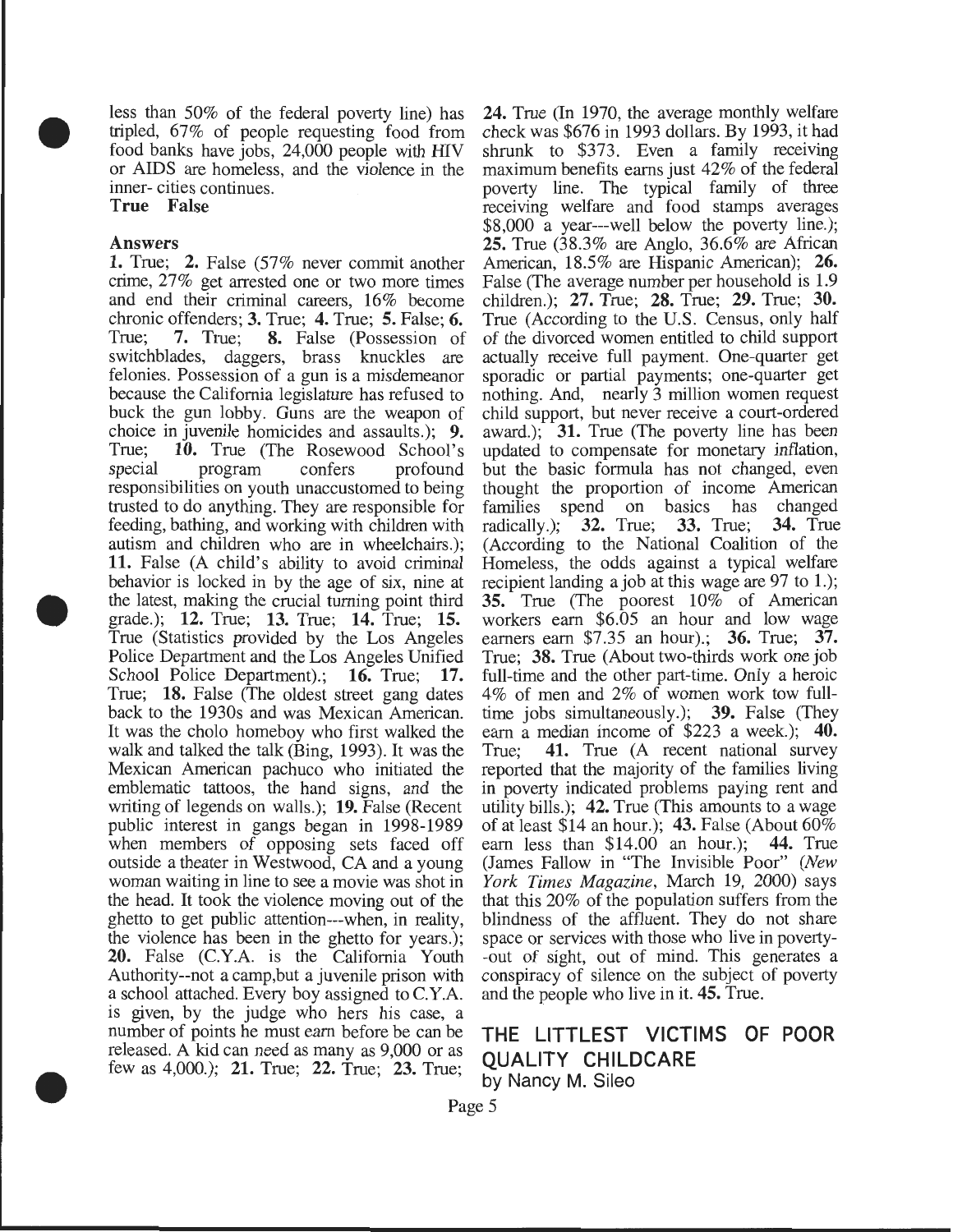In the wake of welfare reform, many low-income families have entered the workforce and are challenged by the need to arrange, pay for, and sustain quality childcare for their young children. Infant and toddler childcare is<br>particularly scare in most low-income low-income communities and is **very** expensive. Even with the increased availability of childcare subsidies, many low-income families face difficulties paying for care. Further, although the quality of childcare can be a critical influence on the well being of infants and toddlers, finding good quality infant and toddler childcare that can be especially challenging for low-income families.

•

•

•

#### **Poverty and the Working Poor in Nevada**

Clark County qualifies as a high-need community based on part (b) of the statutory definition of a high-need community: "a political subdivision of a State that is among the 10 percent of political subdivisions of the State having the greatest numbers of those children." (Section  $2\overline{1}51(e)(9)(B)$  of the ESEA.). Over seventy percent (79,947) of children living in poverty in Nevada, live in Clark County (2001 Nevada KIDS COUNT DATA BOOK, 2001; CCSD, Title I Statistics, 2002). Based on the statutory definition, "'low-income family' means a family with an income below the poverty line for the most recent fiscal year for which satisfactory data are available." (Section  $2151(e)(9)(C)$  of the ESEA.) Thirty-seven percent of Nevada's children under the age of 18 are classified as low-income (2001 Nevada KIDS COUNT DATA BOOK, 2001).

#### **Barriers to Quality Childcare**

Low-income families with infants and toddlers face significant childcare challenges. The Zero to Three Organization (Zero to Three, 2002) identified seven barriers to finding and maintaining good-quality childcare. These barriers include:

> • The supply of infant-toddler care is insufficient. Many parents face long waiting lists because few infant-toddler slots are available. Regulated infanttoddler care-which is more likely to be of high quality-is especially scare in low-income neighborhoods. It is also

scare for families who need part-time care and families who need care during nontraditional work hours, as well as for infants and toddlers with special needs and those who are sick.

- Most infant-toddler care is not of good quality. Research has shown that a large proportion of childcare for infants and toddlers is not of good quality. Lowincome families in particular may have limited choices in childcare providers because of the cost or location constraints. As a result they tend to rely<br>on poorer-quality childcare on poorer-quality arrangements.
- Infant-toddler care is expensive. The high cost of this type of care affects low-<br>income families disproportionately. income families disproportionately. They often pay a higher proportion of their income for childcare than higherincome families. Many low-income families without state and federal childcare subsidies cannot afford to pay for regulated childcare.
- Accessing and maintaining state and federal childcare subsidies are difficulty. Funding for state childcare subsidies is insufficient to serve all eligible families. As a result states prioritize families to determine which ones will receive assistance.
- Information about the availability and quality of infant-toddler care is lacking. State face constraints in providing adequate consumer information to parents, and low-income families who are not linked to the welfare system may find access to information especially<br>difficult. Families lack adequate difficult. Families information about the availability and<br>quality of specific childcare quality of specific childcare arrangements. Further, language barriers prevent some families from accessing consumer information.
- Transportation to childcare can be difficult to arrange, because infanttoddler childcare is in especially short supply in neighborhoods where low-